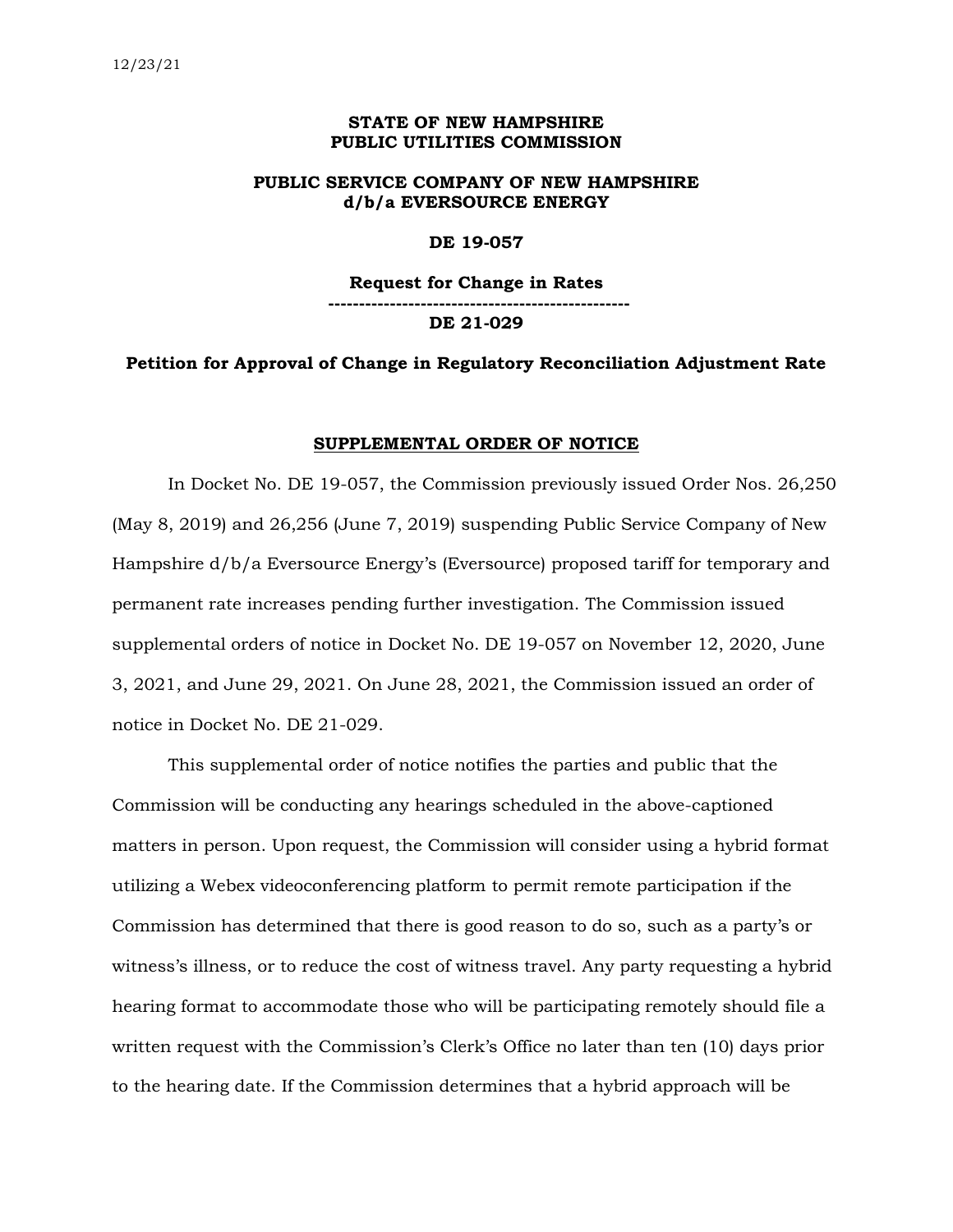used, then individuals in the Commission's hearing room, including the Commissioners, will be broadcast on a web-enabled platform, and a remote hearing link will be posted on the website.

#### **Based upon the foregoing, it is hereby**

**ORDERED**, that the Commission will hold a hearing in the above-captioned matters at its offices located at 21 S. Fruit St., Suite 10, Concord, New Hampshire, on January 14, 2022, at 9:00 a.m.; and it is

**FURTHER ORDERED**, that pursuant to N.H. Admin. R., Puc 203.12,

Eversource shall notify all persons desiring to be heard at the January 14, 2022 hearing by publishing a copy of this supplemental order of notice on its website no later than two business days after the date of issue, such publication to be documented by affidavit filed with the Commission on or before January 5, 2022. In addition, the Clerk shall publish this order of notice on the Commission's website no later than two business days after the date of issue.

So ordered, this twenty-third day of December, 2021.

 $S/NIEU$   $C$   $(1000NE)$ 

Daniel C. Goldner Presiding Officer Chairman

Individuals needing assistance or auxiliary communication aids due to sensory impairment or other disability should contact the Americans with Disabilities Act Coordinator, NHPUC, 21 S. Fruit St., Concord, New Hampshire 03301-2429; 603-271-2431; TDD Access: Relay N.H. 1-800-735-2964. Notification of the need for assistance should be made one week prior to the scheduled event.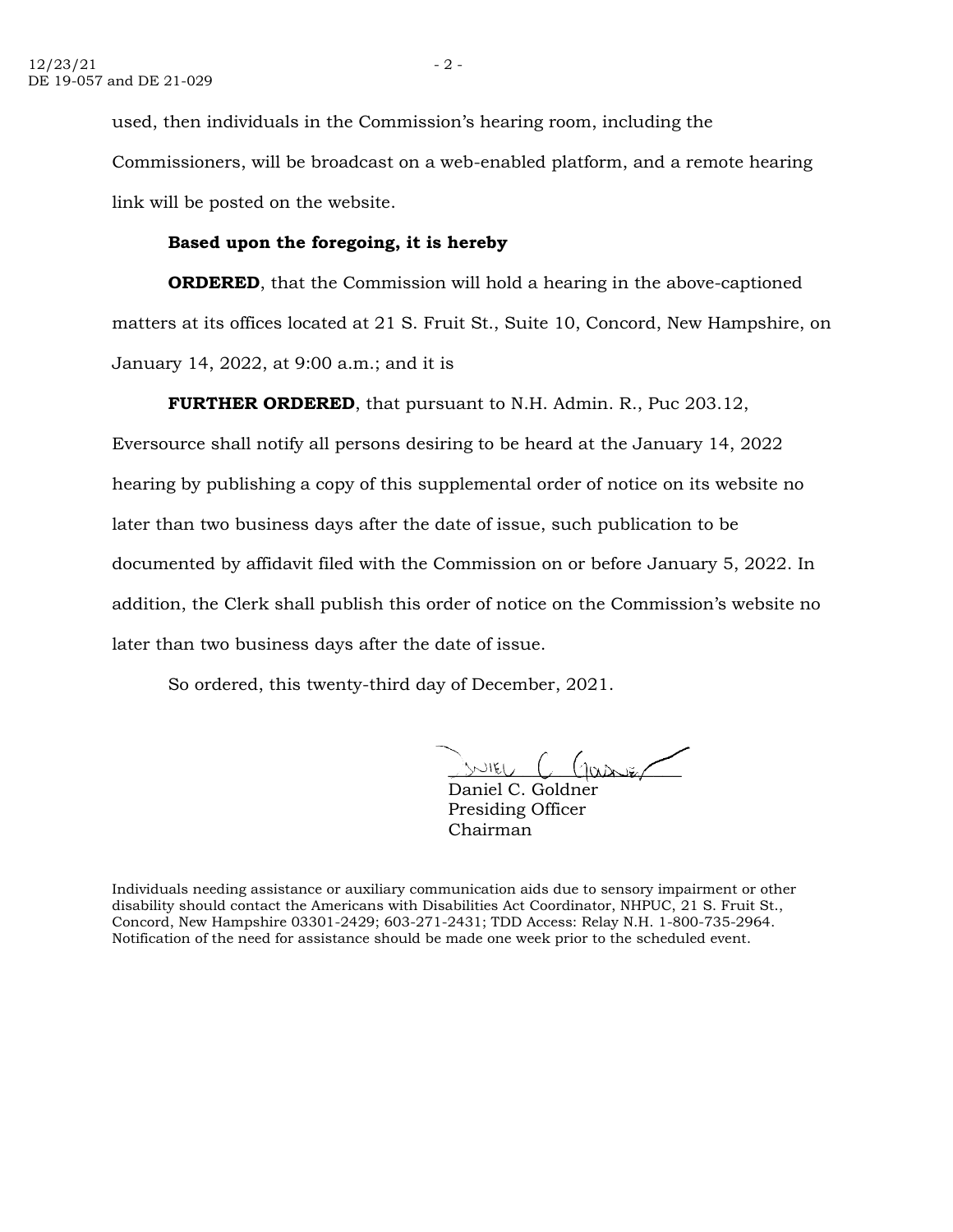## Service List - Docket Related

Docket# : 19-057

Printed: 12/23/2021

Email Addresses

ClerksOffice@puc.nh.gov nhregulatory@eversource.com mbirchard@keyesfox.com aboyd@acadiacenter.org brianna@cleanenergynh.org kelly@cleanenergynh.org brian.d.buckley@energy.nh.gov rburke@nhla.org richard.t.chagnon@energy.nh.gov jessica.chiavara@eversource.com john@johncoffman.net roger@fsconline.com kristi.davie@eversource.com julianne.m.desmet@oca.nh.gov paul.b.dexter@energy.nh.gov jdonahue@preti.com pearl.donohoo-vallett@brattle.com jay.e.dudley@energy.nh.gov stephen.r.eckberg@energy.nh.gov eemerson@primmer.com sam@cleanenergynh.org thomas.c.frantz@energy.nh.gov mhorne@hcc-law.com tklaes@blueridgecs.com donald.m.kreis@oca.nh.gov erica.menard@eversource.com karen.j.moran@energy.nh.gov scott@sjmuellerlaw.com dmullinax@blueridgecs.com elizabeth.r.nixon@energy.nh.gov amanda.o.noonan@energy.nh.gov ocalitigation@oca.nh.gov rebecca.ohler@des.nh.gov rorie.e.patterson@energy.nh.gov melissa.price@eversource.com jralston@keeganwerlin.com agustin.ros@brattle.com sanem.sergici@brattle.com christopher.skoglund@des.nh.gov